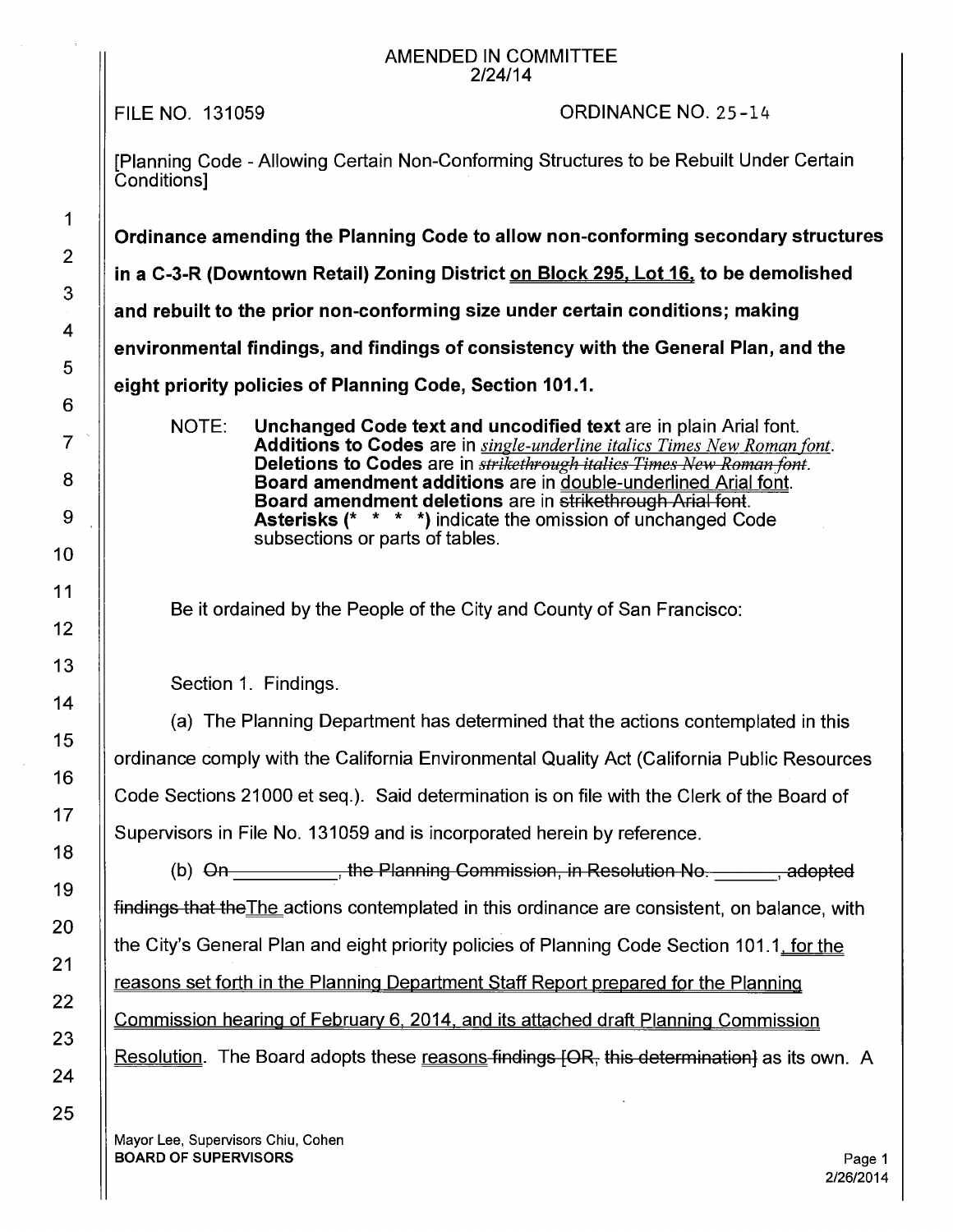1 | copy of said Resolution Staff Report and draft Planning Commission Resolution is on file with 2  $\parallel$  the Clerk of the Board of Supervisors in File No. 131059, and is incorporated herein by  $3$  || reference.

4 (c) Pursuant to Planning Code Section 302, this Board finds that this Planning Code 5 | Amendment will serve the public necessity, convenience, and welfare for the reasons set forth 6 | in Planning Commission Resolution No. Let the Planning Department's Staff Report 7 | referenced above. and the The Board incorporates such reasons herein by reference.

9 | Section 2. The Planning Code is hereby amended by revising Section 188, to read as 10 || follows:

11 SEC. 188. NONCOMPLYING STRUCTURES: ENLARGEMENTS, ALTERATIONS 12 | AND RECONSTRUCTION.

13 (a) Within the limitations of this Article 1.7, and especially Sections 172 and 180 14 hereof, a noncomplying structure as defined in Section 180 may be enlarged, altered or 15 relocated, or undergo a change or intensification of use in conformity with the use limitations 16 | of this Code, provided that with respect to such structure there is no increase in any 17 | discrepancy, or any new discrepancy, at any level of the structure, between existing 18 | conditions on the lot and the required standards for new construction set forth in this Code, 19 || and provided the remaining requirements of this Code are met.

 $20$   $\parallel$  (b) A noncomplying structure that is damaged or destroyed by fire, or other calamity, 21 | or by Act of God, or by the public enemy, may be restored to its former condition; provided  $22$   $\parallel$  that such restoration is permitted by the Building Code, and is started within eighteen months 23 | and diligently prosecuted to completion. Except as provided in Subsection (c) below, no 24 | noncomplying structure that is voluntarily razed or required by law to be razed by the owner  $25$  || thereof may thereafter be restored except in full conformity with the requirements of this Code.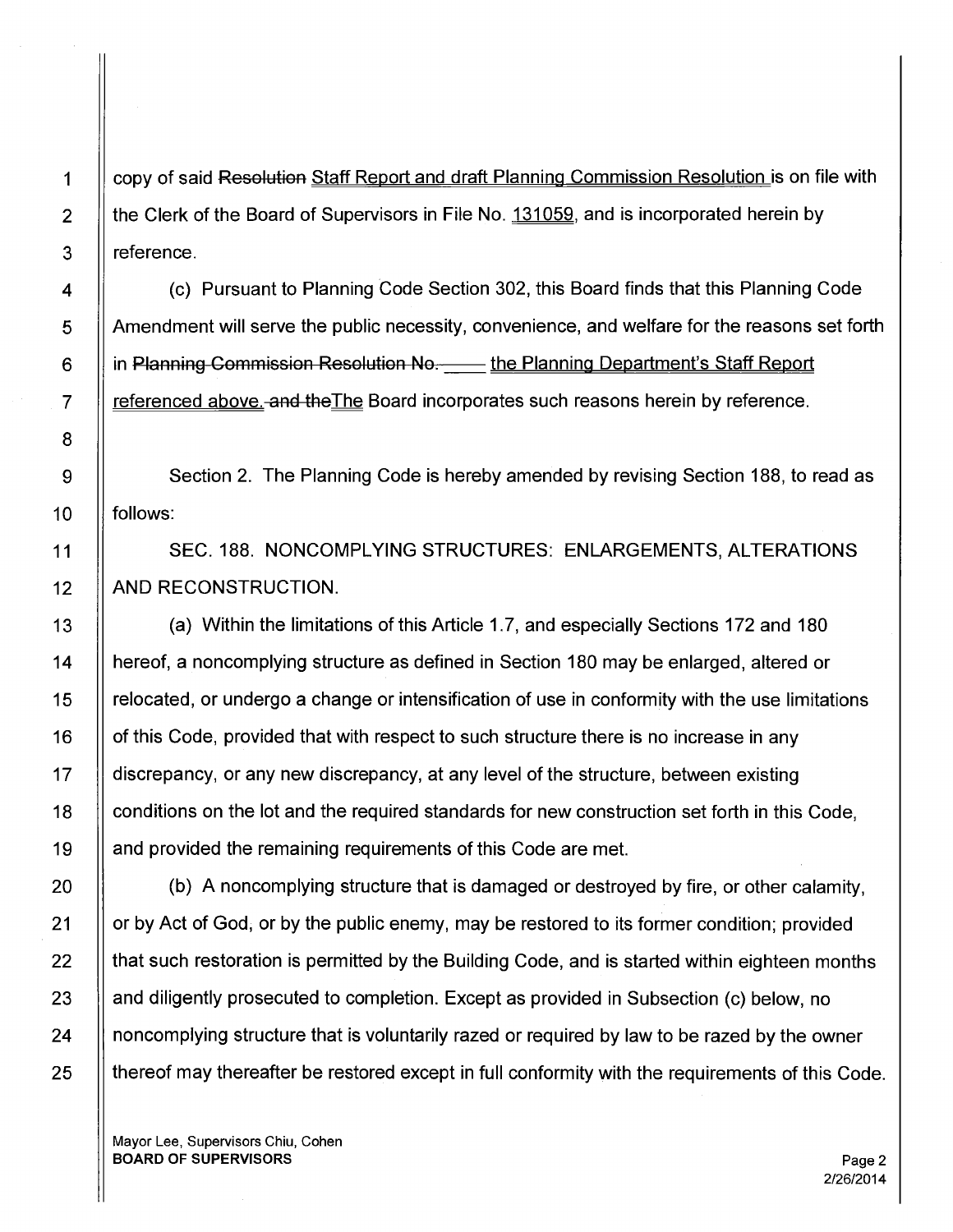1  $\parallel$  For purposes of this Subsection (b), "started within eighteen months" shall mean that 2 | within eighteen months of the fire or other calamity or Act of God, the structure's owner shall 3 || have filed a building permit application to restore the structure to its former condition and use.

 $4$   $\parallel$  (c) In order that major life safety hazards in noncomplying structures may be 5 eliminated as expeditiously as possible, a noncomplying structure constructed of unreinforced  $6$   $\parallel$  masonry that is inconsistent with the requirements of the UMB Seismic Retrofit Ordinance, 7 | Ordinance No. 227-92, may be demolished and reconstructed to the same level of 8 | noncompliance; provided that:

9 (1) The current requirements of the Building, Housing and Fire Codes and, as 10 | applicable, Planning Code are met, provided that the Zoning Administrator may, and is hereby 11 empowered to, permit minor modifications to Planning Code requirements (which may include 12 **permitting an increase in the building envelope or a reduction in the number of parking** 13 | spaces) to the extent necessary and required to bring the replacement building up to such 14 | applicable Code requirements and to allow replacement of the demolished building with a 15 building which contains a comparable amount of square footage or the same number of 16 | residential units as that of the demolished building. The Zoning Administrator shall provide a 17 written determination regarding such permitted Planning Code modifications; and

18 (2) Such restoration or reconstruction is started within one year after razing or 19 | other demolition work on the structure and diligently prosecuted to completion.

20 (d) Notwithstanding Subsection (a) of this Section, a noncomplying structure as 21 defined in Section 180, may add nonusable space. "Nonusable space" is space not used for 22 | living, sleeping, eating, cooking or working. Public corridors, mechanical space, fire stairs and  $23$  | similar areas, are nonusable space. The enlargement must:

24 (1) Facilitate the adaptive reuse or the rehabilitation of a landmark site or 25 | contributory structure within a Historic District designated under Article 10 of this Code or a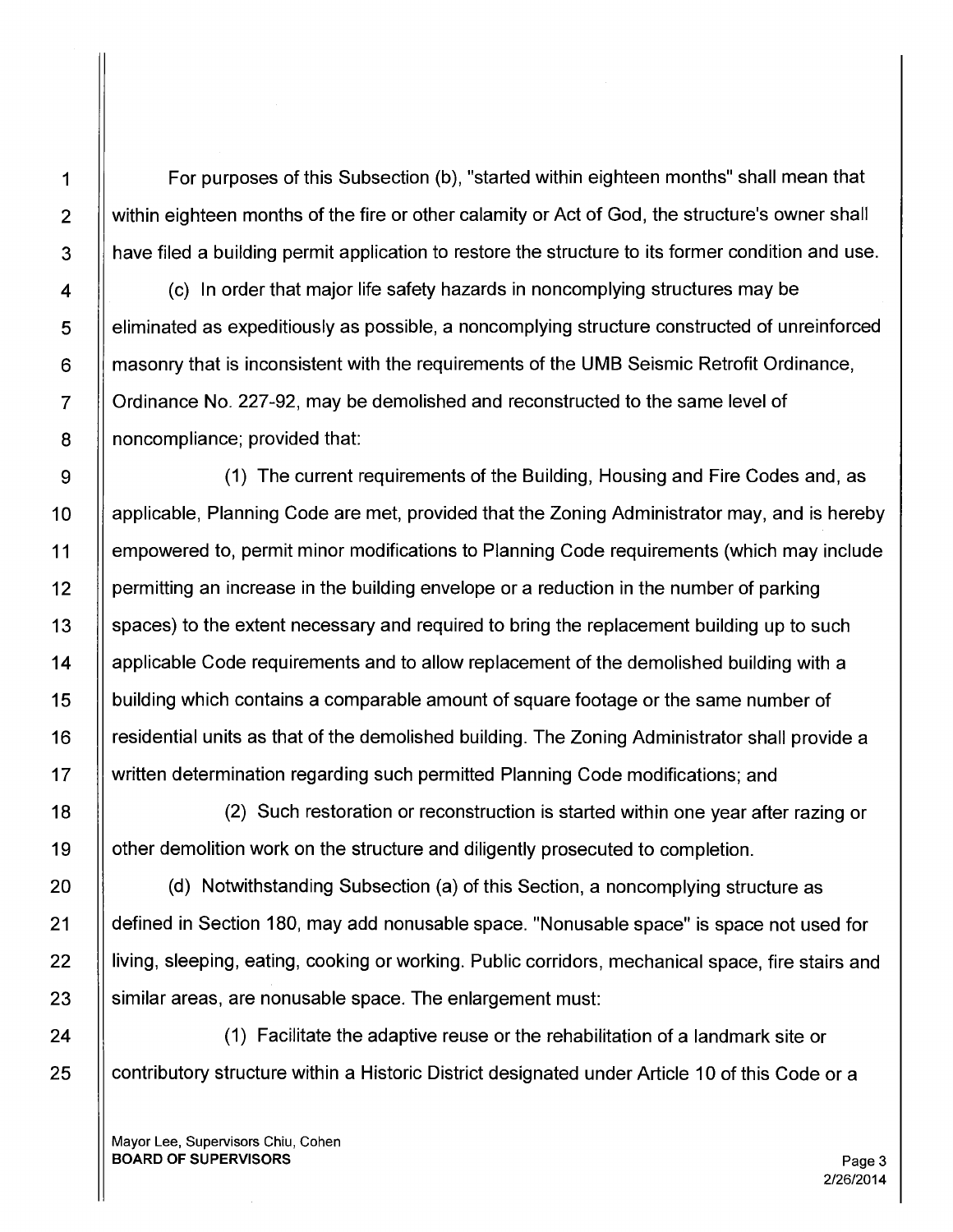25

1 significant structure or contributory structure within a Conservation District designated under 2 | Article 11 of this Code; and

3 | | (A) Be necessary to comply with Building Code, Fire Code or Planning 4 | Code requirements; or

5 (B) Enhance the life safety aspects of the building and/or mechanical, 6 **e** environmental control systems; or

 $7 \quad || \quad (2)$  Be located within a C-3 District, and:

8 | A) Be necessary to comply with Building Code, Fire Code or Planning 9 Code requirements; or

1 O (B) Enhance aesthetic qualities and/or character; or

11 (C) Enhance the life safety aspects of the building and/or mechanical, 12 **environmental control systems; or** 

13 (D) Accommodate rooftop features exempted from height limits under 14 | Section 260(b) or as provided for under Sections 270, 271 or 272 of this Code.

15 (3) Application for enlargement of a non-complying structure under Subsection 16 (d)(1) shall be considered as part of an application for a Certificate of Appropriateness under 17 | Article 10 or a Permit to Alter under Article 11 of this Code. Any application to enlarge a 18 noncomplying structure under Article 11 shall be considered as a major alteration under 19 | Section 1111 of the Planning Code. Application to alter a noncomplying structure not 20 designated an Article 11 significant or contributory building under Subsection (d)(2) shall be 21 | considered under the provisions of Section 309(b) of this Code. These applications shall be  $22$  | subject to the following additional criteria:

23 |  $\vert$  (A) That the enlargement promote the health, safety and welfare of the 24  $\parallel$  public; and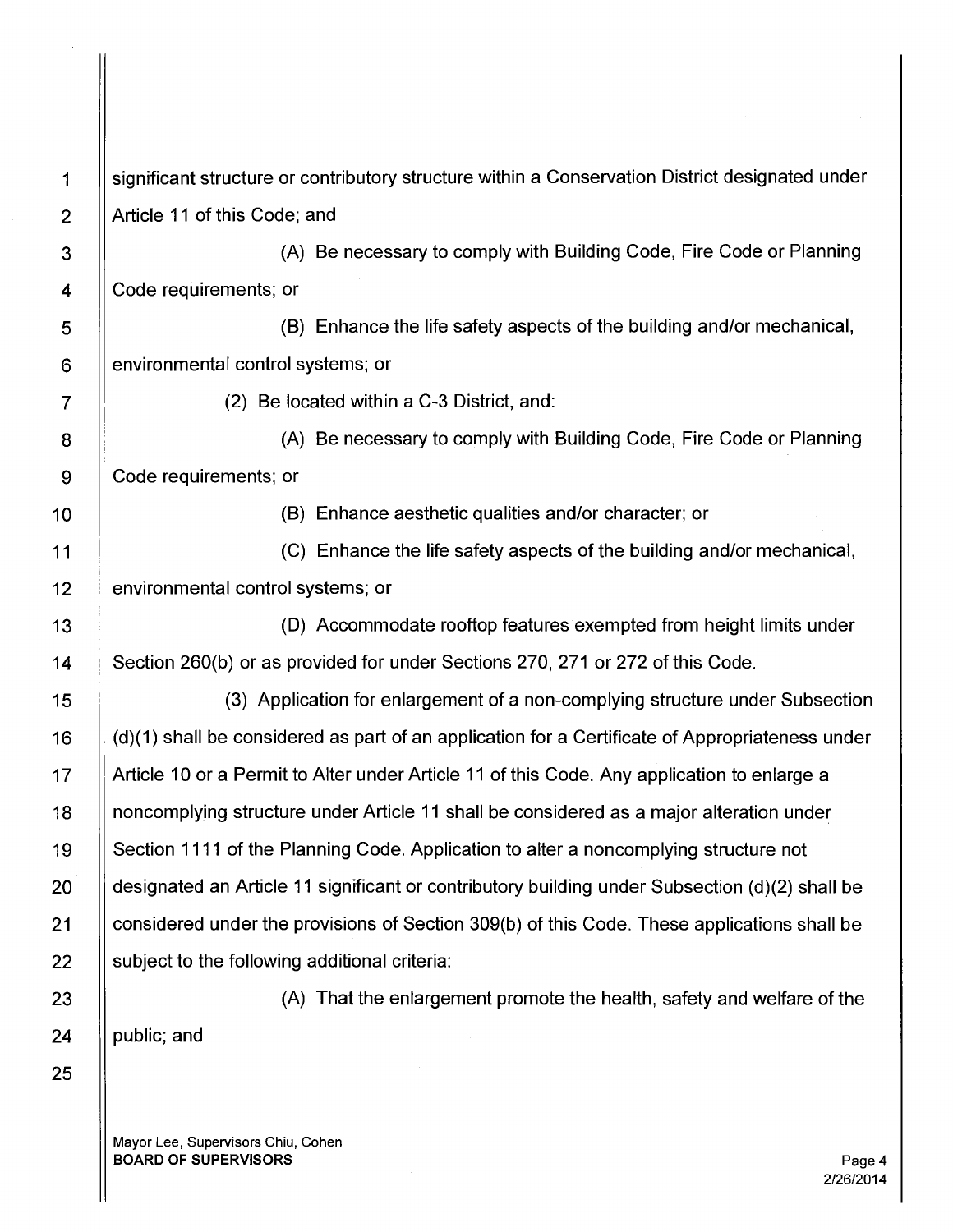25

1 (B) That the enlargement not cause significant shadows or wind impacts  $2$  | on public sidewalks and parks; and

3 (C) That the structure provides an appropriate transition to adjacent 4 | properties, as necessary; and

5 (D) That the interior block open space formed by the rear yards of 6 **abutting properties will not be adversely affected; and** 

7 (E) That the access of light and air to abutting properties will not be 8 || significantly affected; and

9 (F) That public view corridors not be significantly affected; and

10 | (4) The City Planning Commission, subject to the same application procedures 11 of Section 188(d)(3) above, may grant an exception to the Planning Code requirements rather 12 | than expansion of the structure to accommodate the Planning Code requirements. The 13 exception of the Planning Code requirement shall be subject to the criteria below:

14 (A) That the exception promote the health, safety and welfare of the 15  $\parallel$  public; and

16 (B) That the exception result in an increased benefit to the public and the 17 | adjacent properties over the increase in nonconformance; and

18 (C) That the exception not be detrimental to either the occupants of the  $19$  || proposed project or to the neighborhood.

20 | e) Notwithstanding Subsection (a) of this Section, and in order that certain character-21 | defining architectural elements of Qualified Movie Theaters be preserved and enhanced, a 22 | noncomplying Historic Movie Theater Projecting Sign, as defined in Section 602.25, and/or a 23 **http:** noncomplying Historic Movie Theater Marquee, as defined in Section 602.26, may be 24 | preserved, rehabilitated, or restored. A noncomplying Historic Movie Theater Projecting Sign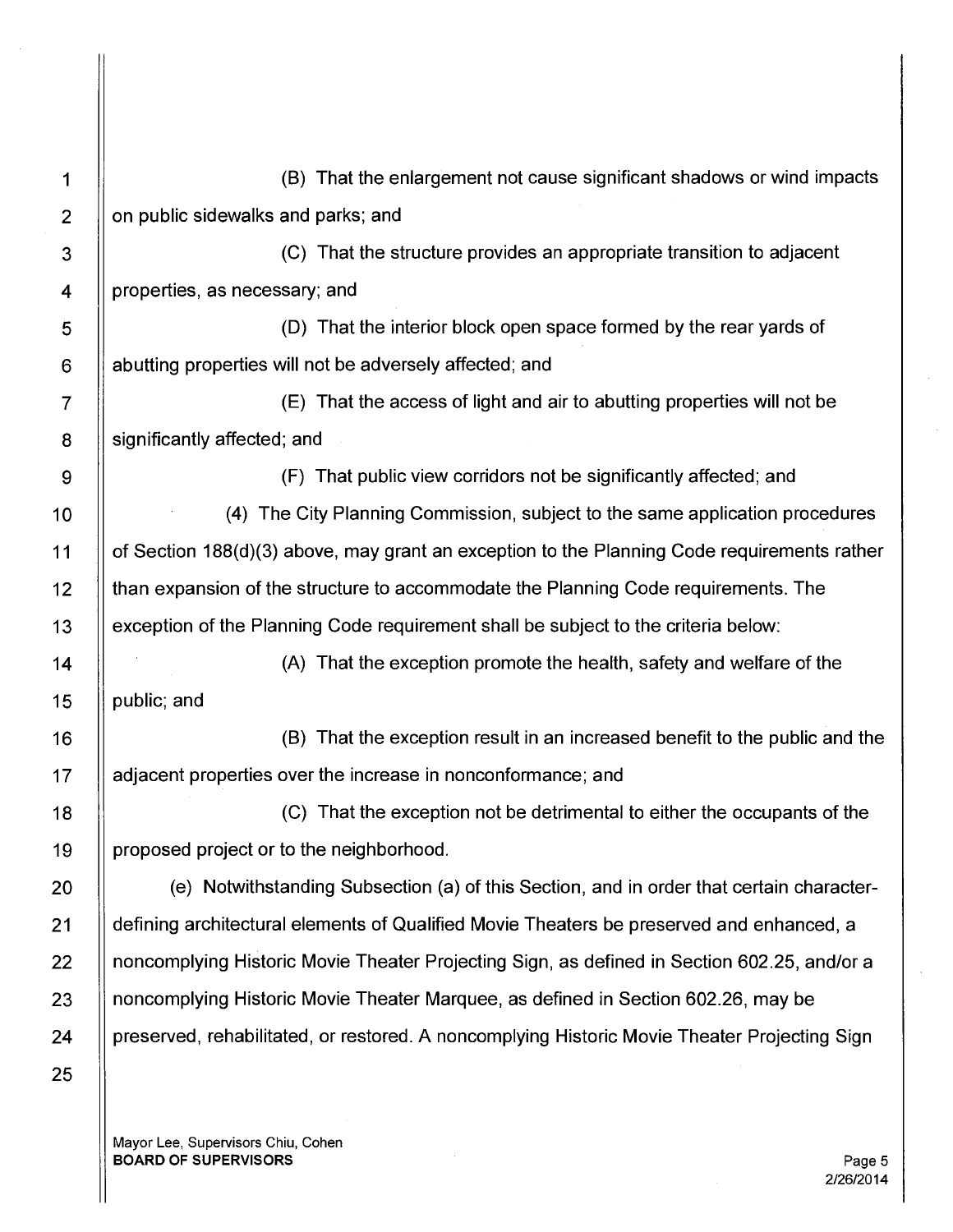1 I or a noncomplying Historic Movie Theater Marquee removed from a Qualified Movie Theater  $2 \parallel$  prior to or in absence of an application for replacement may be reconstructed.

3 (1) For the purposes of this Section, "Qualified Movie Theater" shall mean a  $4$  | building that: (A) is currently or has been used as a movie theater; and (B) is listed on or 5 | eligible for listing on the National Register of Historic Places or the California Register of 6 Historical Resources, designated a City Landmark or a contributor to a City Landmark District 7 under Article 10, or designated as a Significant or Contributory Building under Article 11.

8 (2) Any preservation, rehabilitation, restoration, or reconstruction permitted 9 under this Section shall be in strict conformity with the overall design, scale, and character of 10 | the existing or previously existing Historic Movie Theater Sign or Historic Movie Theater 11 Marquee and:

12 **II A** Gualified Movie Theater that retains its Historic Movie Theater in A 13 | Projecting Sign and/or Historic Movie Theater Marquee, the signage features shall be limited 14  $\parallel$  to the following:

15 (i) On a Historic Movie Theater Projecting Sign, the historic name 16 | associated with a previous theater occupant;

17 (ii) On a Historic Movie Theater Marquee, the historic name 18 associated with a previous theater occupant and, where applicable, on the signboard, other 19 information that is an Identifying Sign, as defined in Section 602.10, provided such information  $20$   $\parallel$  shall be contained within the signboard, shall not consist of any logos, and shall be in the 21 | character of lettering historically found on movie theater signboards in terms of size, font, and 22 detail.

23 II **South Arizon** (B) For a Qualified Movie Theater where the Historic Movie Theater 24 | Projecting Sign and/or Historic Movie Theater Marquee has been removed and is proposed to  $25$   $\parallel$  be reconstructed, the overall design and signage features shall be limited to the following: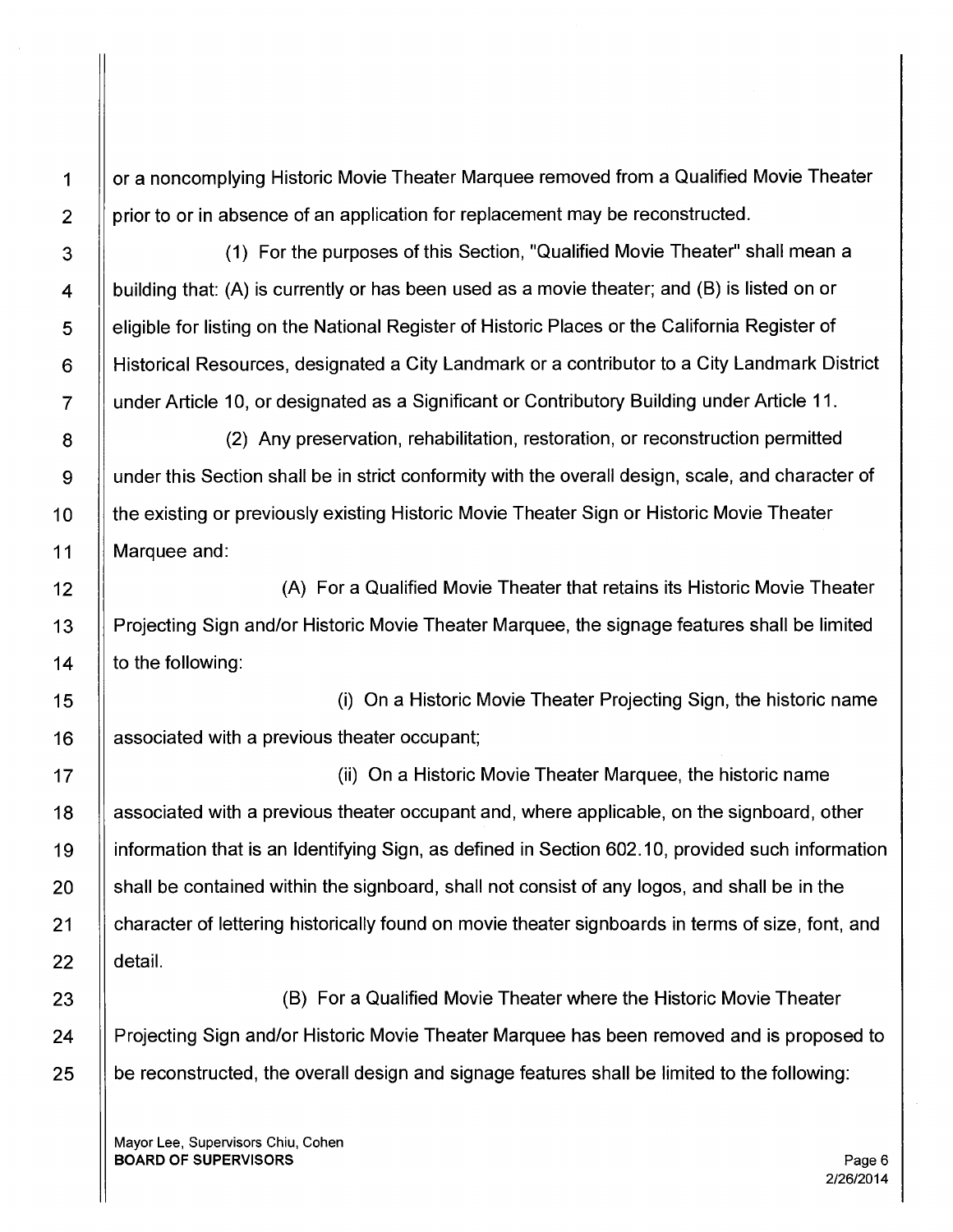1 (i) On a Historic Movie Theater Projecting Sign, the historic name  $2 \parallel$  associated with a previous theater occupant;

3 (ii) On a Historic Movie Theater Marquee, the historic name associated 4 | with a previous theater occupant and, where applicable, on the signboard, other information 5 | that is an Identifying Sign, as defined in Section 602.10, provided such information shall be  $6$   $\parallel$  contained within the signboard, shall not consist of any logos, and shall be in the character of 7 | lettering historically found on movie theater signboards in terms of size, font, and detail.

8 | C) Any application to reconstruct shall include evidence of the dimensions,  $9$   $\parallel$  scale, materials, placement, and features of the previously exiting existing Historic Movie <sup>1</sup>o Theater Projecting Sign and/or Historic Movie Theater Marquee, as well as any other 11 information required by the Zoning Administrator.

12 (D) General advertising signs shall not be permitted on either a Historic Movie 13 **Theater Projecting Sign or a Historic Movie Theater Marquee.** 

14 (f) *Notwithstanding Subsection (a) of this Section 188, a secondary structure that is noncomplying with respect to the maximum floor area ratio limit may be removed, in whole or in part, and reconstructed pursuant to the criteria below. For purposes of this Subsection (f), a secondary* **<b>16** *structure means a structure located on a lot with two or more structures that has no more than one-quarter of the gross floor area of the primary structure on the lot.* 

19 **||** (1) *The proposed removal and reconstruction shall:* 

*(A) Be located within a C-3-R District* on Block 295. Lot 16; *(B) Promote and enhance the C-3-R District as a retail destination; (C) Result in an increased benefit to the public and the adjacent properties;*  **(D)** Enhance the aesthetic qualities and/or character of the lot; *(E) Result in a net decrease ofgross floor area of all structures on the subject* 

25 *property;*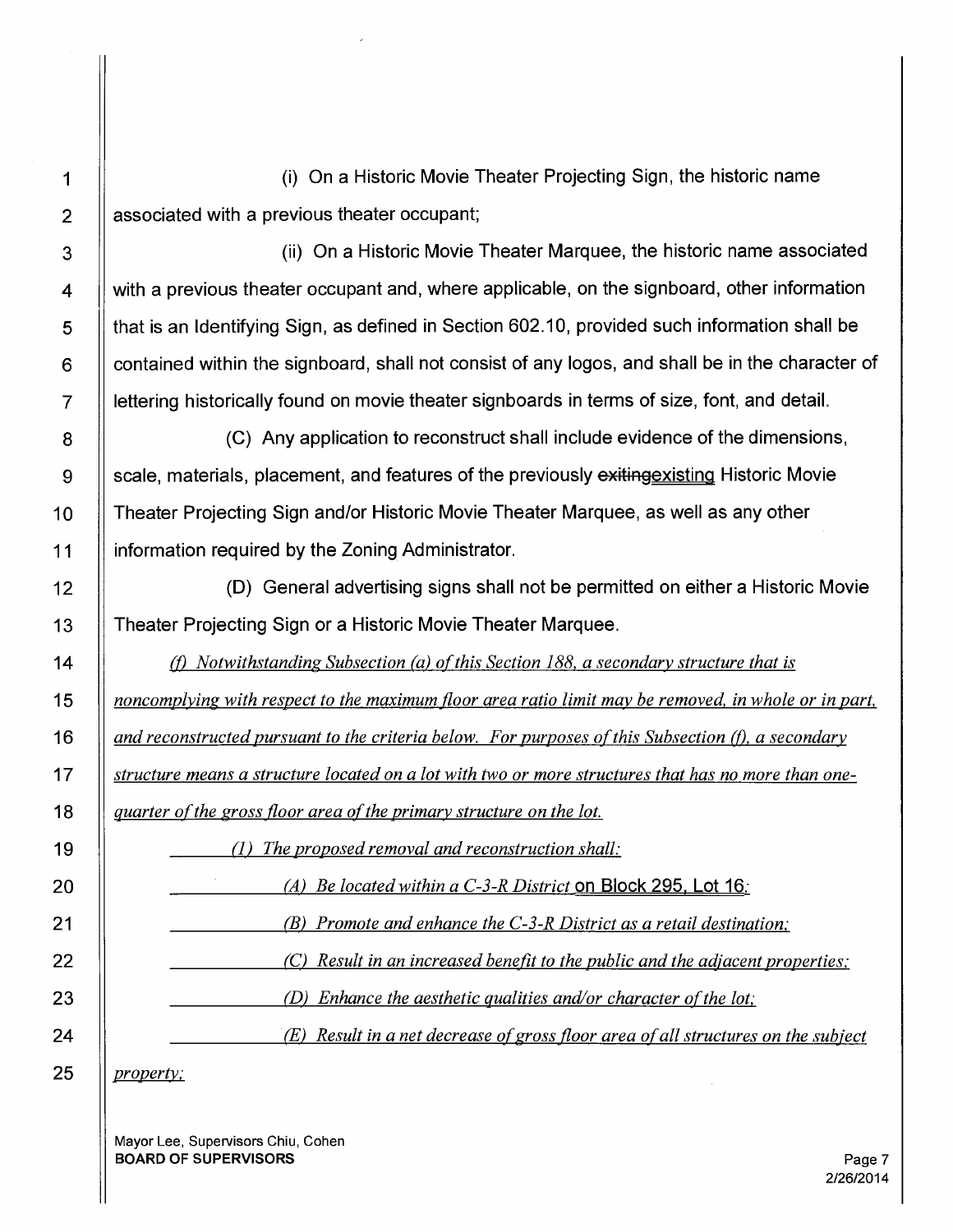|   | $(F)$ Result in a structure that more closely conforms to the floor area ratio limit; |
|---|---------------------------------------------------------------------------------------|
|   | $(G)$ Not result in an adverse impact to a historic resource;                         |
| 3 | (H) Not cause significant shadows or wind impacts on public sidewalks or              |

4 *parks;* 

5 (l) *Not obstruct significant public view corridors; and* 

6 (J) *Not significantly impair light and air to abutting properties.* 

7 *(2) An application for removal and reconstruction of a non-complying secondary*  8 **8 juinting in the shall be considered under the provisions of Section 309(b) of this Code.** 

10 **Section 3. Effective Date. This ordinance shall become effective 30 days after** 11 enactment. Enactment occurs when the Mayor signs the ordinance, the Mayor returns the 12 | | ordinance unsigned or does not sign the ordinance within ten days of receiving it, or the Board 13 | of Supervisors overrides the Mayor's veto of the ordinance.

Section 4. Scope of Ordinance. In enacting this ordinance, the Board of Supervisors intends to amend only those words, phrases, paragraphs, subsections, sections, articles, numbers, punctuation marks, charts, diagrams, or any other constituent parts of the Municipal Code that are explicitly shown in this ordinance as additions, deletions, Board amendment additions, and Board amendment deletions in accordance with the "Note" that appears under the official title of the ordinance.

APPROVED AS TO FORM: DENNIS J. HERRERA, City Attorney

By:

KATE HERRMANN STAC Deputy City Attorney n:\govern\as2014\9901428\00905998.doc